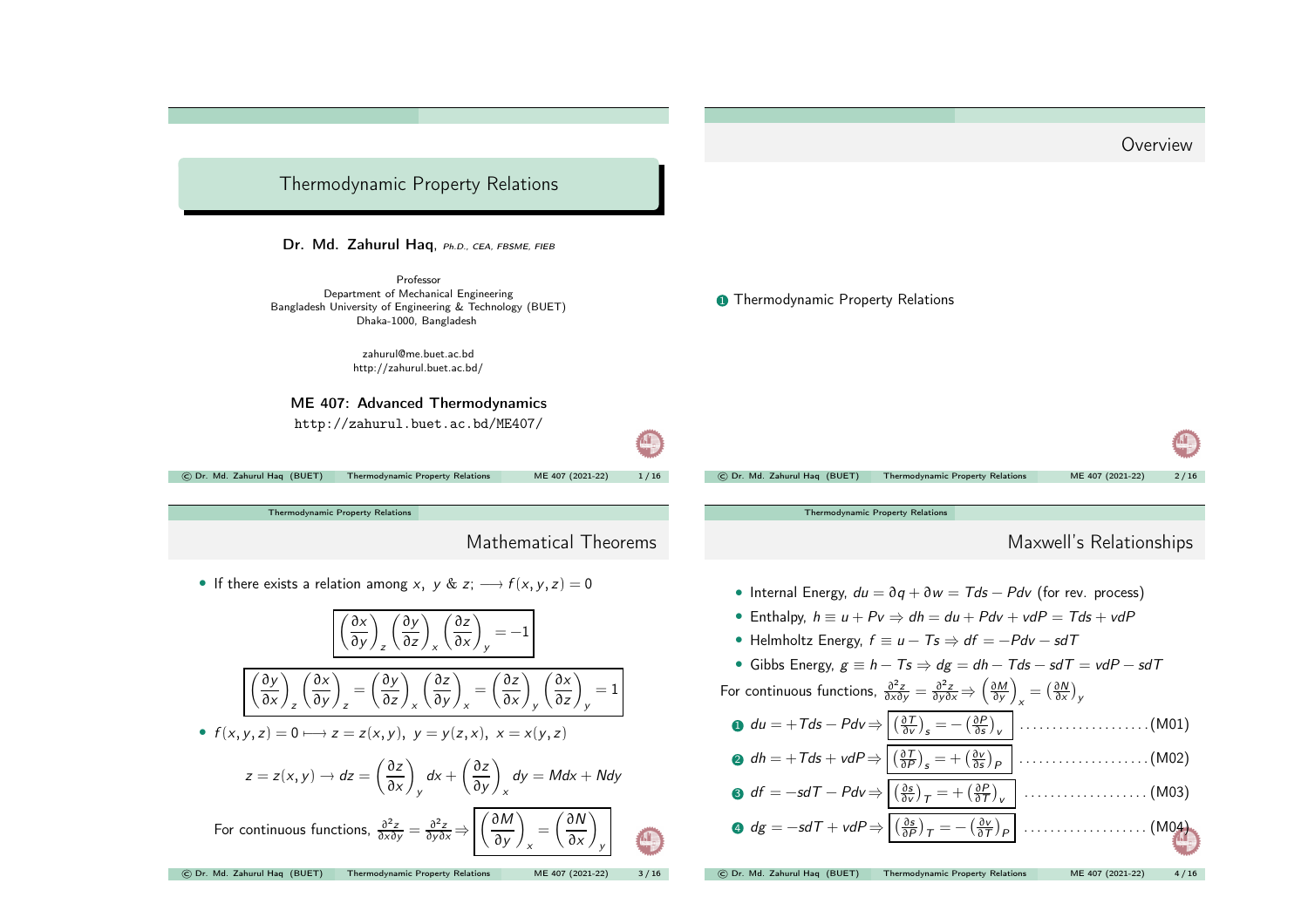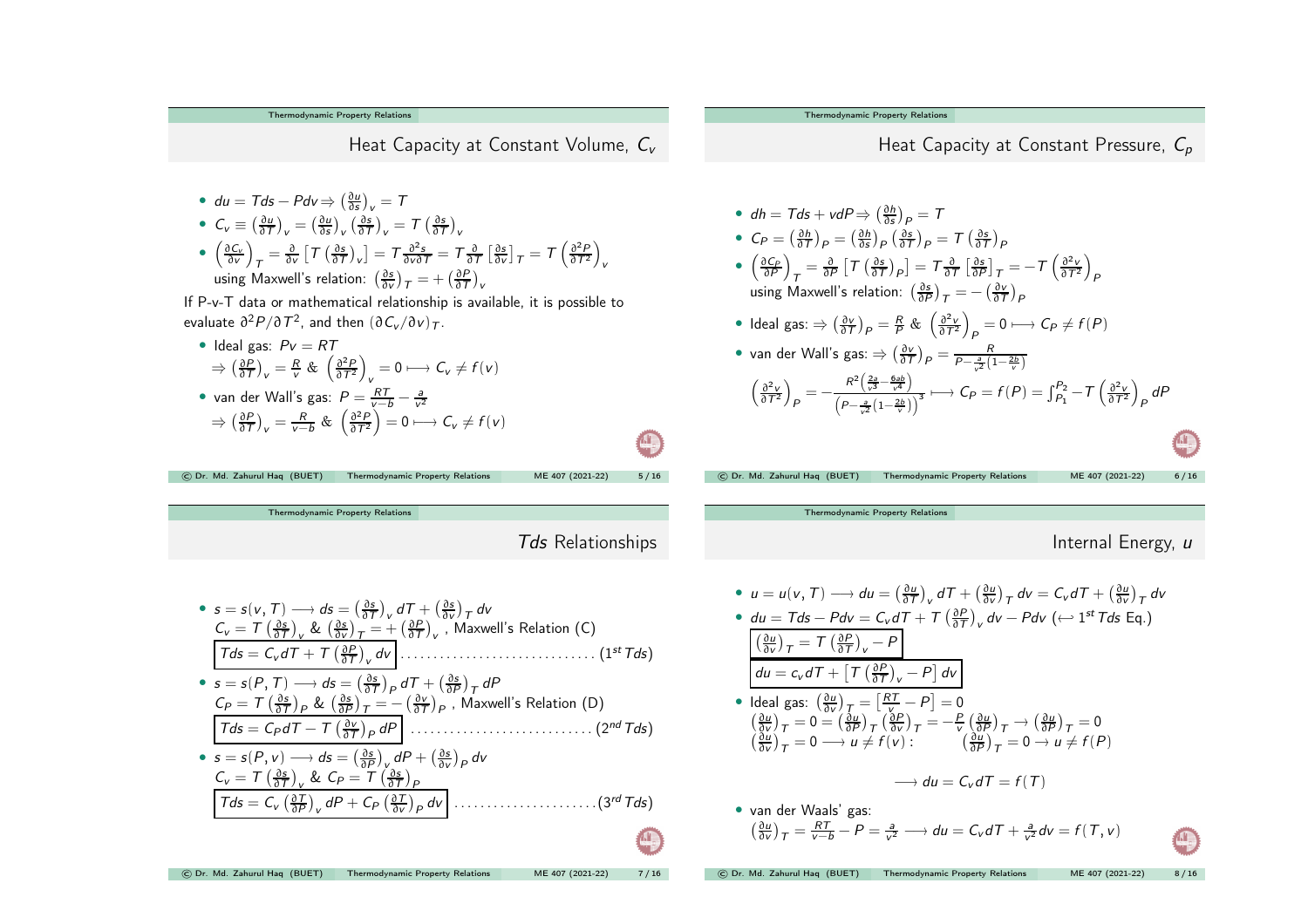The modynamic Property Relations

\nExample 2.1

\nThe modynamic Property Relations

\nThe modynamic Property Relations

\nThe modynamic Property Relations

\nThe modynamic Property Relations

\nThe 
$$
f(x, T) \rightarrow df = \left(\frac{\partial h}{\partial T}\right)_P dT + \left(\frac{\partial h}{\partial P}\right)_T dP = C_P dT + \left(\frac{\partial h}{\partial P}\right)_T dP
$$

\nThe  $f(x)$  is given by the formula:

\nThe  $f(x)$  is given by the formula:

\nThe  $f(x)$  is given by the formula:

\nThe  $f(x)$  is given by the formula:

\nThe  $f(x)$  is given by the formula:

\nThe  $f(x)$  is given by the formula:

\nThe  $f(x)$  is given by the formula:

\nThe  $f(x)$  is given by the formula:

\nThe  $f(x)$  is given by the formula:

\nThe  $f(x)$  is given by the formula:

\nThe  $f(x)$  is given by the formula:

\nThe  $f(x)$  is given by the formula:

\nThe  $f(x)$  is given by the formula:

\nThe  $f(x)$  is given by the formula:

\nThe  $f(x)$  is given by the formula:

\nThe  $f(x)$  is given by the formula:

\nThe  $f(x)$  is given by the formula:

\nThe  $f(x)$  is given by the formula:

\nThe  $f(x)$  is given by the formula:

\nThe  $f(x)$  is given by the formula:

\nThe  $f(x)$  is given by the formula:

\nThe  $f(x)$  is given by the formula:

\nThe  $f(x)$  is given by the formula:

\nThe  $f(x)$  is given by the formula:

\nThe  $f(x)$  is given by the formula:

\nThe  $f(x)$  is given by the formula:

\nThe  $f(x)$  is given by the formula:

\nThe  $f(x)$  is given by the formula:

\nThe  $f(x)$  is given by the formula:

\nThe  $f(x)$  is given by the formula:

\nThe  $f(x)$  is given by the formula:

\nThe  $f(x)$  is given by the formula:

\nThe  $f(x)$  is given by the formula:

\nThe  $f(x)$  is given by the formula:

\nThe  $f(x)$  is given by the formula:

[Thermodynamic](#page-0-0) Property Relations Heat Capacity Equations •  $s = s(v, T) \rightarrow ds = \left(\frac{\partial s}{\partial T}\right)_v dT + \left(\frac{\partial s}{\partial v}\right)_T dv$  $\left(\frac{\partial s}{\partial \tau}\right)_P = \left(\frac{\partial s}{\partial \tau}\right)_V + \left(\frac{\partial s}{\partial \nu}\right)_T \left(\frac{\partial v}{\partial \tau}\right)_P \leftarrow \left[\left(\frac{\partial s}{\partial \tau}\right)_P = \frac{C_P}{\tau}, \left(\frac{\partial s}{\partial \nu}\right)_T = \frac{C_V}{\tau}\right]$  $\longrightarrow C_P - C_V = T \left( \frac{\partial s}{\partial v} \right)_T \left( \frac{\partial v}{\partial T} \right)_P = T \left( \frac{\partial P}{\partial T} \right)_V \left( \frac{\partial v}{\partial T} \right)_P$ •  $f(x, y, x) = 0 \rightarrow \left(\frac{\partial z}{\partial x}\right)_y \left(\frac{\partial y}{\partial z}\right)_x \left(\frac{\partial x}{\partial y}\right)_z = -1$  $\rightarrow (\frac{\partial P}{\partial v})_{\tau} (\frac{\partial T}{\partial P})_{v} (\frac{\partial v}{\partial T})_{P} = 1 \rightarrow (\frac{\partial P}{\partial v})_{\tau} (\frac{\partial v}{\partial T})_{P} = -(\frac{\partial P}{\partial T})_{v}$  $C_P - C_V = T \left(\frac{\partial P}{\partial T}\right)_V \left(\frac{\partial V}{\partial T}\right)_P = -T \left(\frac{\partial P}{\partial V}\right)_T \left(\frac{\partial V}{\partial T}\right)_P^2$ **1** For liquids & solids,  $\left(\frac{\partial v}{\partial T}\right)_P \to 0 \Rightarrow C_P \approx C_v \approx C$ **②**  $\left(\frac{\partial v}{\partial T}\right)_P^2$  is +ve &  $\left(\frac{\partial P}{\partial v}\right)_T$  is -ve for all known substances,  $C_P \geq C_v$ **3** as  $T \rightarrow 0$ ,  $C_p \rightarrow C_v$ , at  $T = 0$ ,  $C_p = C_v$ **CO** © Dr. Md. Zahurul Haq (BUET) [Thermodynamic](#page-0-0) Property Relations ME <sup>407</sup> (2021-22) <sup>11</sup> / <sup>16</sup> [Thermodynamic](#page-0-0) Property Relations

• Isothermal compressibility,  $k_T \equiv -\frac{1}{v} \left( \frac{\partial v}{\partial P} \right)_T$ • Volume expansivity,  $\beta \equiv \frac{1}{y} \left( \frac{\partial v}{\partial \tau} \right)_{\rho}$  $C_P - C_V = -T \left(\frac{\partial P}{\partial v}\right)_T \left(\frac{\partial v}{\partial T}\right)_P^2 = \frac{\beta^2}{k_T} vT$ • Ideal gas:  $Pv = RT \longrightarrow k_T = \frac{1}{R}$ ,  $\beta = \frac{1}{T} \Rightarrow C_p - C_v = R$ • for liquid water at 1 bar:  $\kappa \times 10^6$  $T$ Density  $B \times 10^6$  $(^{\circ}C)$  $(K)^{-1}$  $(bar)^{-1}$  $(kg/m<sup>3</sup>)$  $\overline{0}$ 999.84  $-68.14$ 50.89 10 999.70 87.90 47.81 20 998.21 206.6 45.90 30 995.65 303.1 44.77 40 992.22 385.4 44.24 T463 988.04 457.8 44.18  $\beta = 0.0$ @4°C for water.

© Dr. Md. Zahurul Haq (BUET) [Thermodynamic](#page-0-0) Property Relations ME <sup>407</sup> (2021-22) <sup>12</sup> / <sup>16</sup>